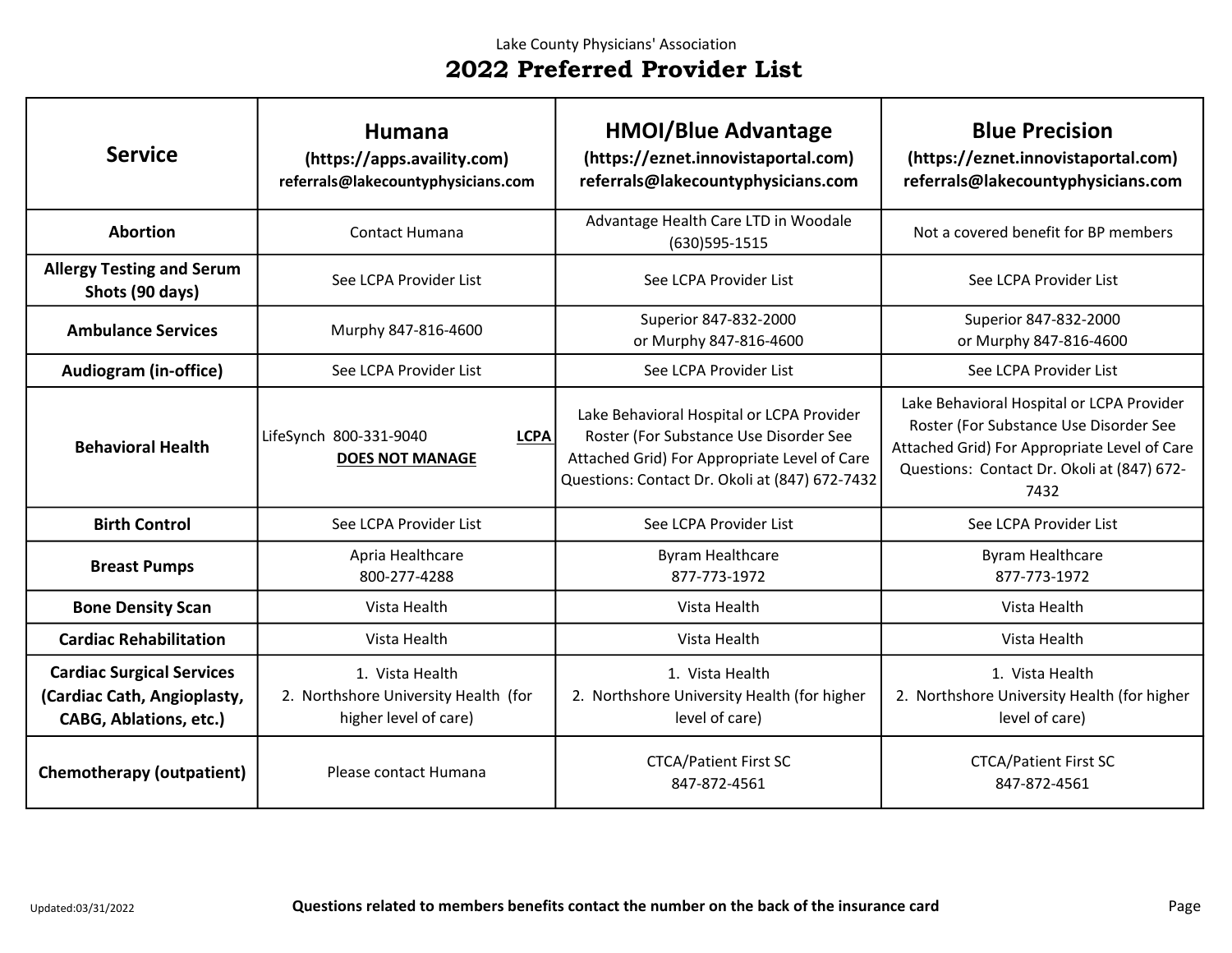| <b>Service</b>                                                                                   | <b>Humana</b><br>(https://apps.availity.com)<br>referrals@lakecountyphysicians.com                                                                   | <b>HMOI/Blue Advantage</b><br>(https://eznet.innovistaportal.com)<br>referrals@lakecountyphysicians.com                                          | <b>Blue Precision</b><br>(https://eznet.innovistaportal.com)<br>referrals@lakecountyphysicians.com                                                            |
|--------------------------------------------------------------------------------------------------|------------------------------------------------------------------------------------------------------------------------------------------------------|--------------------------------------------------------------------------------------------------------------------------------------------------|---------------------------------------------------------------------------------------------------------------------------------------------------------------|
| Colonoscopy                                                                                      | 1. Northshore Endoscopy Ctr (NSEC)<br>2. Vista Hospital - ** Only if medically<br>necessary**                                                        | 1. Northshore Endoscopy Ctr (NSEC)<br>2. Vista Hospital - ** Only if medically<br>necessary**                                                    | 1. Northshore Endoscopy Ctr (NSEC)<br>2. Vista Hospital - ** Only if medically<br>necessary**                                                                 |
| <b>CT Scan</b>                                                                                   | Vista Health                                                                                                                                         | Vista Health                                                                                                                                     | Vista Health                                                                                                                                                  |
| <b>CTA</b>                                                                                       | Vista Health                                                                                                                                         | Vista Health                                                                                                                                     | Vista Health                                                                                                                                                  |
| <b>Dietician</b>                                                                                 | Vista Dietician                                                                                                                                      | Vista Dietician                                                                                                                                  | Vista Dietician                                                                                                                                               |
| <b>Enroll Patient in Case</b><br><b>Management</b>                                               | 1-800-448-6262                                                                                                                                       | Nelie Denicola, RN<br>847-360-2358                                                                                                               | Nelie Denicola, RN<br>847-360-2358                                                                                                                            |
| <b>Dialysis</b>                                                                                  | Fresenius Waukegan Harbor<br>847-599-1346<br>Neomedica Gurnee 847-249-5555<br>Neomedica Round Lake<br>847-740-5281<br>Fresenius Antioch 847-395-5854 | Fresenius Waukegan Harbor<br>847-599-1346<br>Neomedica Gurnee 847-249-5555<br>Neomedica Round Lake<br>740-5281<br>Fresenius Antioch 847-395-5854 | Fresenius Waukegan Harbor<br>847-599-1346<br>Neomedica Gurnee 847-249-5555<br>847- Neomedica Round Lake<br>847-<br>740-5281<br>Fresenius Antioch 847-395-5854 |
| <b>Disposable Durable Medical</b><br><b>Equipment (DME)</b><br><b>Ostomy, Wound, Incontience</b> | Apria Healthcare<br>800-277-4288                                                                                                                     | Bryam Healthcare<br>877-902-9726                                                                                                                 | Bryam Healthcare<br>877-902-9726                                                                                                                              |
| (DME) Diabetes Supplies                                                                          | Apria Healthcare<br>800-277-4288                                                                                                                     | 1. Edgepark Medical Supplies<br>Ph: 855-450-2505/Fax:330-963-6172<br>2. Byram Health Fax: 866 - 478-9348<br>referrals@byramhealthcare.com        | 1. Edgepark Medical Supplies<br>Ph: 855-450-2505/Fax:330-963-6172<br>2. Byram Health Fax: 866 - 478-9348<br>referrals@byramhealthcare.com                     |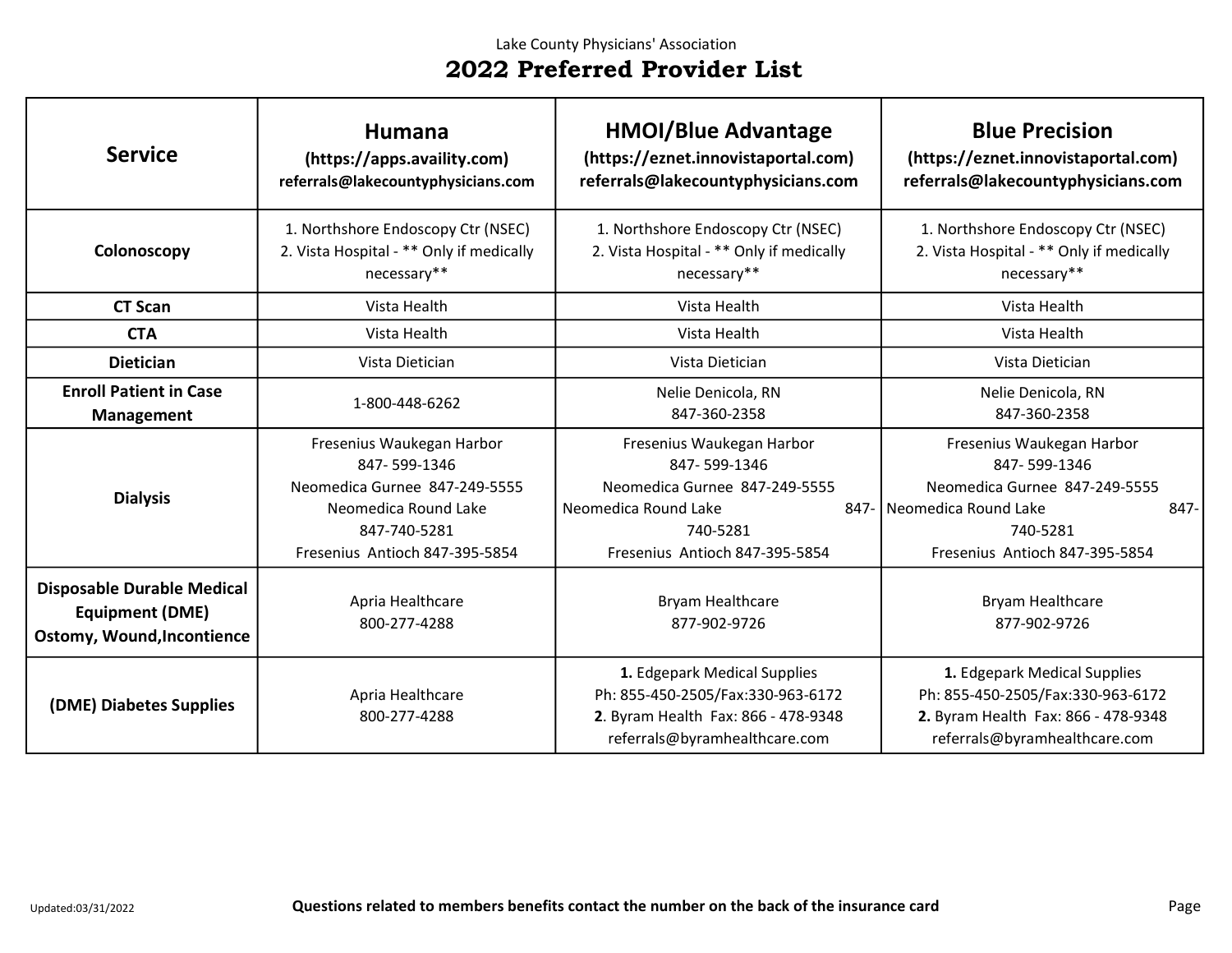| <b>Service</b>                                | <b>Humana</b><br>(https://apps.availity.com)<br>referrals@lakecountyphysicians.com          | <b>HMOI/Blue Advantage</b><br>(https://eznet.innovistaportal.com)<br>referrals@lakecountyphysicians.com                   | <b>Blue Precision</b><br>(https://eznet.innovistaportal.com)<br>referrals@lakecountyphysicians.com                        |
|-----------------------------------------------|---------------------------------------------------------------------------------------------|---------------------------------------------------------------------------------------------------------------------------|---------------------------------------------------------------------------------------------------------------------------|
| <b>Durable Medical Equipment</b><br>(DME)     | Apria Healthcare<br>800-277-4288                                                            | 1. Home Medical Express (HME)<br>Ph: 630-530-9777/Fax 630-832-9777<br>2. Total Home Health for WI members<br>847-931-9300 | 1. Home Medical Express (HME)<br>Ph: 630-530-9777/Fax 630-832-9777<br>2. Total Home Health for WI members<br>847-931-9300 |
| <b>Doppler Studies</b>                        | Vista Health                                                                                | Vista Health                                                                                                              | Vista Health                                                                                                              |
| <b>Echo</b>                                   | Vista Health                                                                                | Vista Health                                                                                                              | Vista Health                                                                                                              |
| <b>EEG</b>                                    | Vista Health                                                                                | Vista Health                                                                                                              | Vista Health                                                                                                              |
| <b>EGD</b>                                    | 1. Northshore Endoscopy Ctr (NSEC)<br>2. Vista Health - ** Only if medically<br>necessary** | 1. Northshore Endoscopy Ctr (NSEC)<br>2. Vista Health - ** Only if medically<br>necessary**                               | 1. Northshore Endoscopy Ctr (NSEC)<br>2. Vista Health - ** Only if medically<br>necessary**                               |
| <b>EKG/ECG</b>                                | Vista Health                                                                                | Vista Health                                                                                                              | Vista Health                                                                                                              |
| <b>EMG's &amp; NCV's</b>                      | 1. Any LCPA Neurologist's Office<br>2. Greenleaf EMG, LLC 847-918-1442                      | 1. Any LCPA Neurologist's Office<br>2. Greenleaf EMG, LLC 847-918-1442                                                    | 1. Any LCPA Neurologist's Office<br>2. Greenleaf EMG, LLC 847-918-1442                                                    |
| <b>EUS (Endoscopic US)</b>                    | Vista Health                                                                                | Vista Health                                                                                                              | Vista Health                                                                                                              |
| <b>Genetic Testing</b>                        | Contact LCPA                                                                                | Contact LCPA                                                                                                              | <b>Contact LCPA</b>                                                                                                       |
| <b>Home Health Care</b>                       | Kindred at Home<br>847-972-1590                                                             | Kindred at Home<br>847<br>972-1590                                                                                        | Kindred at Home<br>847-972-1590                                                                                           |
| <b>Hospice</b>                                | <b>STAR Hospice</b><br>(847) 672-9225                                                       | <b>STAR Hospice</b><br>(847) 672-9225                                                                                     | <b>STAR Hospice</b><br>(847) 672-9225                                                                                     |
| <b>Holter Monitor/Event</b><br><b>Monitor</b> | Vista Health                                                                                | Vista Health                                                                                                              | Vista Health                                                                                                              |
| <b>Infertility Treatment</b>                  | Contact WINFERTILITY INC<br>Preauth: 1-844-846-0349                                         | <b>WINFERTILITY INC.</b>                                                                                                  | WINFERTILITY INC.                                                                                                         |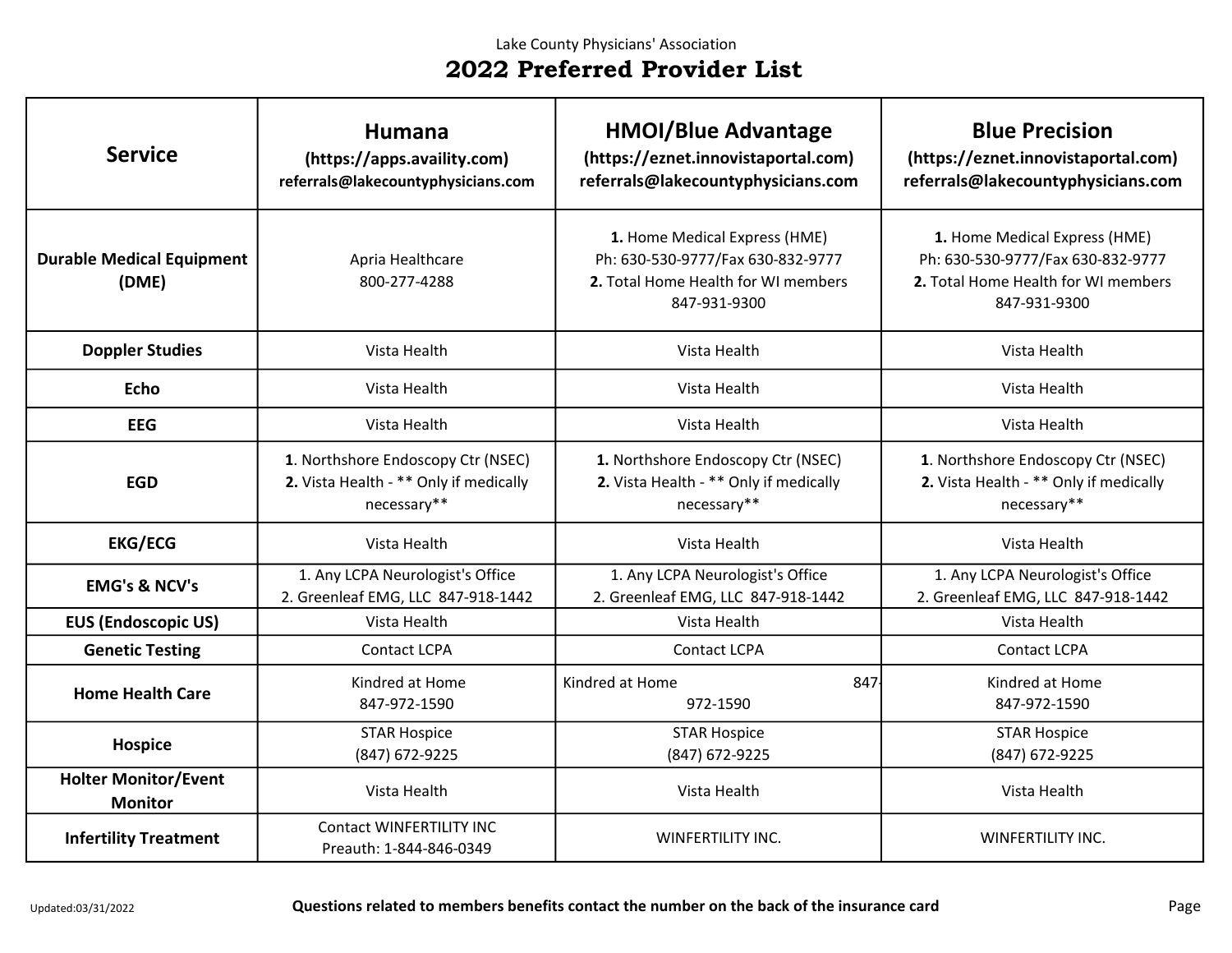| <b>Service</b>                                         | Humana<br>(https://apps.availity.com)<br>referrals@lakecountyphysicians.com | <b>HMOI/Blue Advantage</b><br>(https://eznet.innovistaportal.com)<br>referrals@lakecountyphysicians.com | <b>Blue Precision</b><br>(https://eznet.innovistaportal.com)<br>referrals@lakecountyphysicians.com |
|--------------------------------------------------------|-----------------------------------------------------------------------------|---------------------------------------------------------------------------------------------------------|----------------------------------------------------------------------------------------------------|
| <b>Infusion Therapy</b>                                | Coram Healthcare or Coram Home Health<br>847-553-2500                       | Coram Healthcare or Coram Home Health 847-<br>553-2500                                                  | Coram Healthcare or Coram Home Health 847-<br>553-2500                                             |
| <b>Inpatient Admissions</b>                            | Vista Hospital East                                                         | Vista Hospital East                                                                                     | Vista Hospital East                                                                                |
| <b>Inpatient Rehabilitation</b>                        | <b>Contact LCPA</b>                                                         | <b>Contact LCPA</b>                                                                                     | Contact LCPA                                                                                       |
| <b>Laboratory Services</b>                             | *QUEST Laboratories*<br>Vista - STAT/ANY Lab work Quest can't<br>process    | *QUEST Laboratories*<br>Vista<br>- STAT/ANY Lab work Quest can't process                                | *QUEST Laboratories*<br>Vista - STAT/ANY Lab work Quest can't process                              |
| Lithotripsy                                            | Vista Health                                                                | Vista Health                                                                                            | Vista Health                                                                                       |
| <b>MRI, MRA</b>                                        | Vista Health                                                                | Vista Health                                                                                            | Vista Health                                                                                       |
| <b>Obstetrics</b>                                      | See LCPA Provider List                                                      | See LCPA Provider List                                                                                  | See LCPA Provider List                                                                             |
| <b>Obstetrics (High - Risk)</b>                        | Northshore University Health (MFM)                                          | Northshore University Health (MFM)                                                                      | Northshore University Health (MFM)                                                                 |
| <b>Oral Surgeon</b><br><b>Oral Appliance</b>           | Dr. John Brunetti 847-367-4190                                              | Dr. John Brunetti 847-367-4190                                                                          | Dr. John Brunetti 847-367-4190                                                                     |
| <b>Outpatient Surgery</b>                              | Vista Medical Center or<br>Lindenhurst Surgery Center                       | Vista Medical Center or<br>Lindenhurst Surgery Center                                                   | Vista Medical Center or<br>Lindenhurst Surgery Center                                              |
| <b>Outpatient Therapies -</b><br>ADULTS (PT, ST, OT)   | Vista Physical Medicine                                                     | Vista Physical Medicine                                                                                 | Vista Physical Medicine                                                                            |
| <b>Outpatient Therapies -</b><br>CHILDREN (PT, ST, OT) | 1. Kid's Therapy 847-573 9486<br>2. The Therapy Tree 847-265-7300           | 1. Kid's Therapy 847-573 9486<br>2. The Therapy Tree 847-265-7300                                       | 1. Kid's Therapy 847-573 9486<br>2. The Therapy Tree 847-265-7300                                  |
| <b>Pain Management</b>                                 | Anatoly Arber, MD                                                           | Anatoly Arber, MD                                                                                       | Anatoly Arber, MD                                                                                  |
| <b>Pediatric Cardiology</b>                            | Dr. Michael Paul (only) 847-884-1212                                        | Dr. Michael Paul (only) 847-884-1212                                                                    | Dr. Michael Paul (only) 847-884-1212                                                               |
| <b>Pediatric Ophthalmology</b>                         | <b>Medical Eye Services</b><br>(Dr. Lisa Thompson)                          | <b>Medical Eye Services</b><br>(Dr. Lisa Thompson)                                                      | <b>Medical Eye Services</b><br>(Dr. Lisa Thompson)                                                 |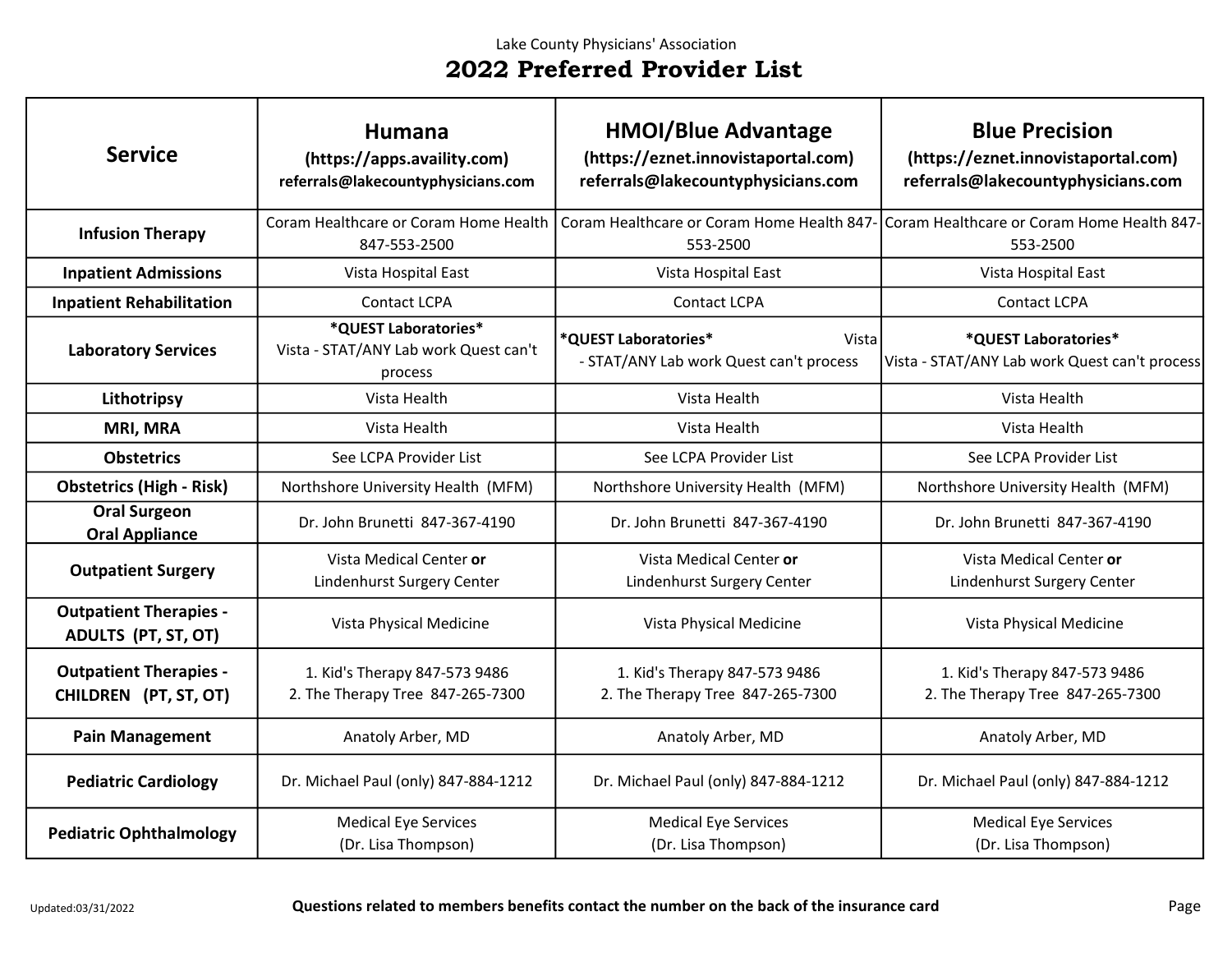| <b>Service</b>                                     | Humana<br>(https://apps.availity.com)<br>referrals@lakecountyphysicians.com           | <b>HMOI/Blue Advantage</b><br>(https://eznet.innovistaportal.com)<br>referrals@lakecountyphysicians.com                                  | <b>Blue Precision</b><br>(https://eznet.innovistaportal.com)<br>referrals@lakecountyphysicians.com                                         |
|----------------------------------------------------|---------------------------------------------------------------------------------------|------------------------------------------------------------------------------------------------------------------------------------------|--------------------------------------------------------------------------------------------------------------------------------------------|
| <b>PET Scan</b>                                    | Vista Health                                                                          | Vista Health                                                                                                                             | Vista Health                                                                                                                               |
| <b>Plastic Surgery</b><br>(TERTIARY)               | Dr. Aras Tijunelis (For Eval)<br>847-968-2401                                         | Dr. Aras Tijunelis (For Eval)<br>847-968-2401                                                                                            | Dr. Aras Tijunelis (For Eval)<br>847-968-2401                                                                                              |
| Podiatry                                           | See LCPA Provider List                                                                | See LCPA Provider List                                                                                                                   | See LCPA Provider List                                                                                                                     |
| <b>Prosthetics and Orthotics</b>                   | Hanger 847-623-6080                                                                   | Hanger 847-623-6080                                                                                                                      | Hanger 847-623-6080                                                                                                                        |
| <b>Radiation Therapy</b><br>(outpatient)           | Contact Humana                                                                        | Uropartners or CTCA/Patient First SC<br>(Radiation Oncology)                                                                             | Uropartners or CTCA/Patient First SC<br>(Radiation Oncology)                                                                               |
| <b>Skilled Nursing Facility</b>                    | 1. Elevate Care Wkgn 847-249-2400<br>2. The Grove at the Lake-Zion<br>847-746-8435    | 1. Elevate Care Wkgn 847-249-2400<br>2. The Grove at the Lake-Zion<br>847-746-8435                                                       | 1. Elevate Care Wkgn 847-249-2400<br>2. The Grove at the Lake-Zion<br>847-746-8435                                                         |
| <b>Semen Analysis</b>                              | Contact Humana                                                                        | Reproductive Medicine Institue                                                                                                           | Reproductive Medicine Institute                                                                                                            |
| <b>Sleep Studies</b><br><b>Cpap Titration</b>      | Vista Health                                                                          | 1. DRW 773-805-1871 (Home Study)<br>2.<br>Vista Sleep Lab (Eval with Pulm 1st)                                                           | 1. DRW 773-805-1871 (Home Study)<br>2.<br>Vista Sleep Lab (Eval with Pulm 1st)                                                             |
| <b>Sterilization</b>                               | Contact Humana                                                                        | Vista Health                                                                                                                             | Vista Health                                                                                                                               |
| <b>Substance Abuse</b>                             | <b>LCPA DOES NOT MANAGE</b>                                                           | See Attached Grid- For Appropriate Level of<br>Care Questions Please Contact Dr. Okoli at<br>(847) 672-7432<br>(Dr. Okoli does Suboxone) | See Attached Grid-For Appropriate Level of<br>Care Questions Please Contact Dr. Okoli at<br>(847) 672-7432<br>(Dr.<br>Okoli does Suboxone) |
| <b>Tertiary Services</b><br>(Inpatient/Outpatient) | 1. Northshore University Health<br>2. Ann & Robert Lurie Childrens<br>3. Northwestern | 1. Northshore University Health<br>2.<br>Ann & Robert Lurie Childrens<br>3.<br>Northwestern                                              | 2.<br>1. Northshore University Health<br>Ann & Robert Lurie Childrens<br>3.<br>Northwestern                                                |
| <b>Travel Shots</b>                                | Walgreens                                                                             | Walgreens                                                                                                                                | Walgreens                                                                                                                                  |